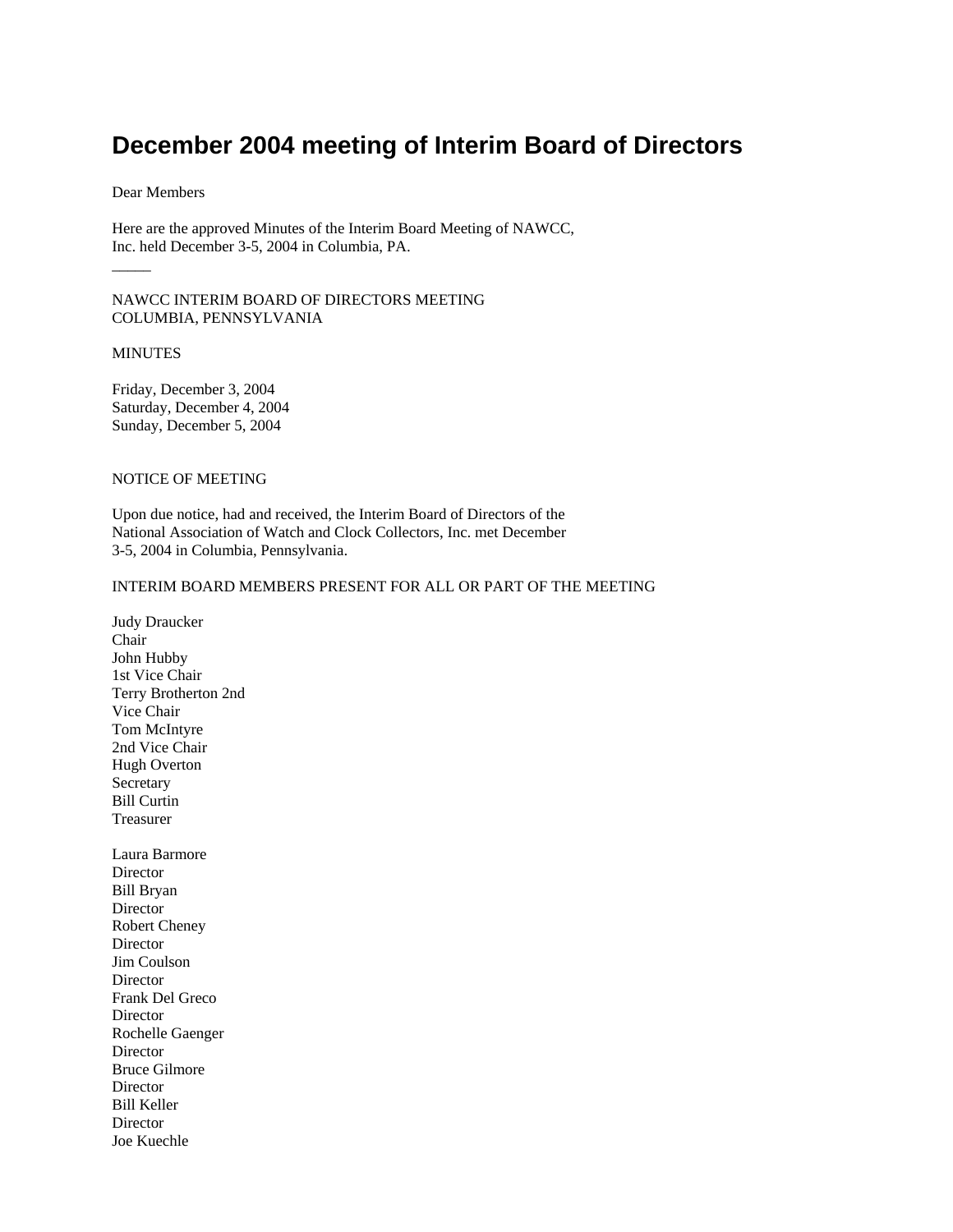Director Phil Priestley Director Fred Tischler Director Mary Ann Wahlner **Director** LeRoy Wilkerson Director

Myron Mintz Counsel, NAWCC Connie Stuckert Executive Director

# INTERIM BOARD MEMBERS ABSENT

Steve Burgamy Director Gerhard Hutter **Director** 

### OTHERS PRESENT FOR ALL OR PART OF THE MEETING

Roger Gendron Library Committee Fortunat Mueller-Maerki Vice Chair, Library Committee Peter Klein Member Marion Hubby Member Ruth Overton Bylaws & Procedures Committee Robb Green NAWCC Staff Kelly Aierstuck Merrill Lynch David Wood Chair, Nominating &

Elections Committee

## CALL TO ORDER - FRIDAY, DECEMBER 3, 2004

With a quorum established, 1st Vice Chair John Hubby called the Interim Board meeting of the National Association of Watch and Clock Collectors, Inc. (NAWCC) to order at 8:35 am. The 1st Vice Chair welcomed those present and set procedures for the meeting. He further stated that guests would have the opportunity to speak to the Board at the end of the meeting.

1st Vice Chair Hubby announced for the record the absence of Chair Judy Draucker for Friday meeting only and the absence of Director Steve Burgamy and Director Gerhard Hutter for the entire meeting.

INVESTMENT COMMITTEE REPORT: MERRILL LYNCH Kelly Aierstuck representing Merrill Lynch gave a report on the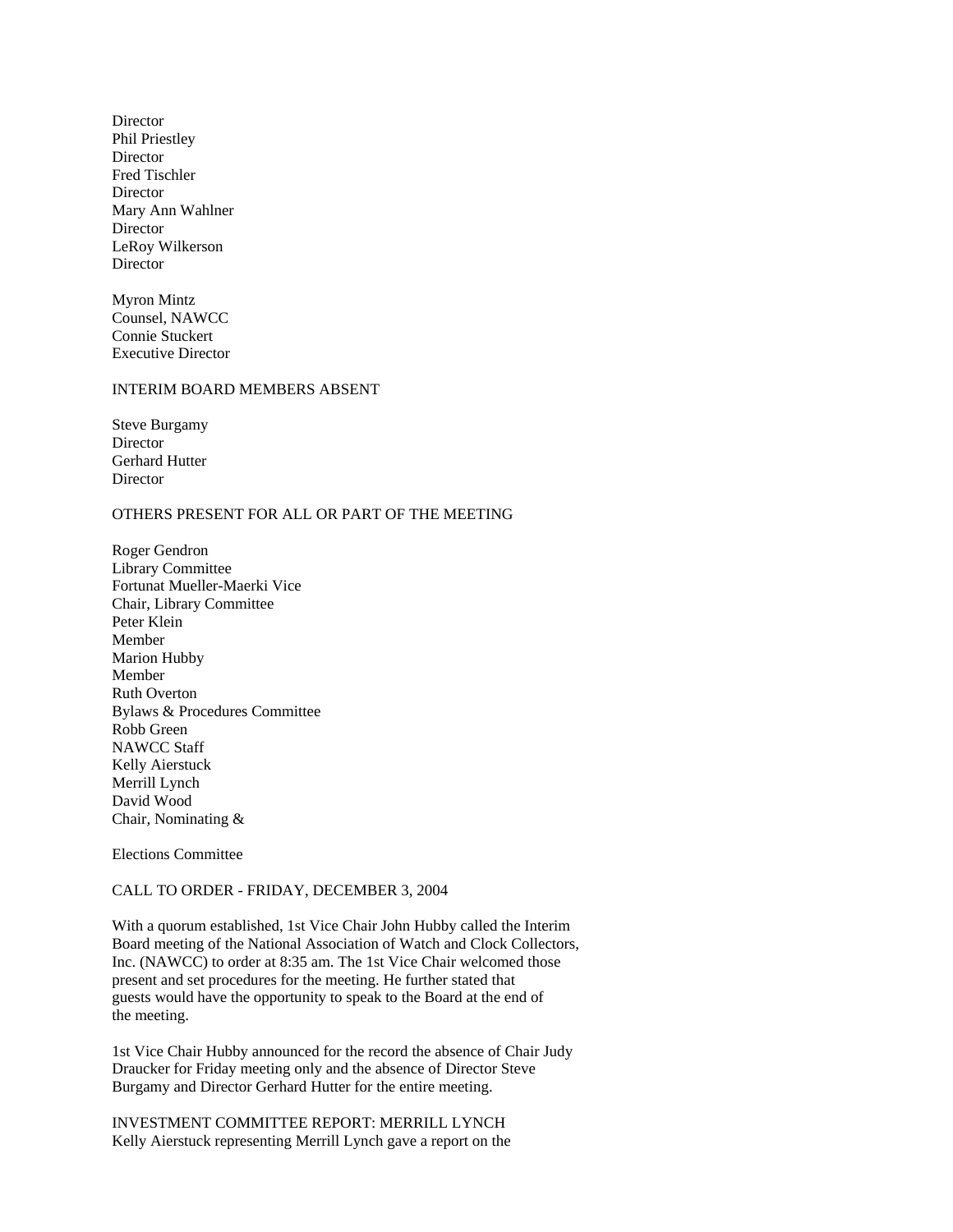Association's investments.

FINANCIAL REPORT: STUCKERT Executive Director Connie Stuckert gave an update on the financial status of the Association.

REPORTS AND COMMITTEE ITEMS The following reports were given and received by the Board:

EXECUTIVE DIRECTOR'S REPORT: STUCKERT Executive Director Connie Stuckert gave an update on Headquarters activities.

BYLAWS & PROCEDURES COMMITTEE: WAHLNER Chair Mary Ann Wahlner gave an outline on the future work of the Bylaws & Procedures Committee.

WEB & TECHNOLOGY COMMITTEE: McINTYRE Chair Tom McIntyre gave an update from the Web & Technology Committee.

PROGRAM COMMITTEE: STUCKERT Executive Director Connie Stuckert gave an update on the work of the Program Committee.

EDUCATION COMMITTEE: STUCKERT/TISCHLER Executive Director Connie Stuckert and Committee Member Fred Tischler gave a report on the Field Suitcase Workshop Program.

MOTION: Tom McIntyre; Seconded by Fred Tischler: That the following persons are hereby appointed to the Finance Committee for the duration of the term of the Interim Board:

Bill Curtin, WI, Treasurer (Required by Bylaws) Laura Barmore, Director, VA Terry Brotherton, 2nd Vice Chair, TX Judy Draucker, Chair, VA Gerry Freedman, Member, CA Bruce Gilmore, Director, ME John Hubby, 1st Vice Chair, TX Tom McIntyre, 2nd Vice Chair, MA

Motion passed. Voting yea: Brotherton, Bryan, Cheney, Coulson, Curtin, Del Greco, Gaenger, Gilmore, Keller, Kuechle, McIntyre, Overton, Priestley, Tischler, Wahlner, Wilkerson. Voting nay: Barmore. Absent: Burgamy, Draucker, Hutter.

MOTION: John Hubby; Seconded by Mary Ann Wahlner: That the following addition to Article VII, Section 1 of the Standing Rules be approved with regard to the term of appointment of Committee Chairs:

#### (d) Committee Chair Term of Office

As provided in the Bylaws Article III, Section 5, the Board appoints all Committee Chairs. Committee Chairs will serve at the pleasure of the Board and unless removed or provided otherwise in the Bylaws or these Standing Rules, their term of office shall be from the date of appointment by the appointing Board and continue through the term of that Board and until a new incoming Board has named a replacement or reappointment. Such new appointments are to take effect no earlier than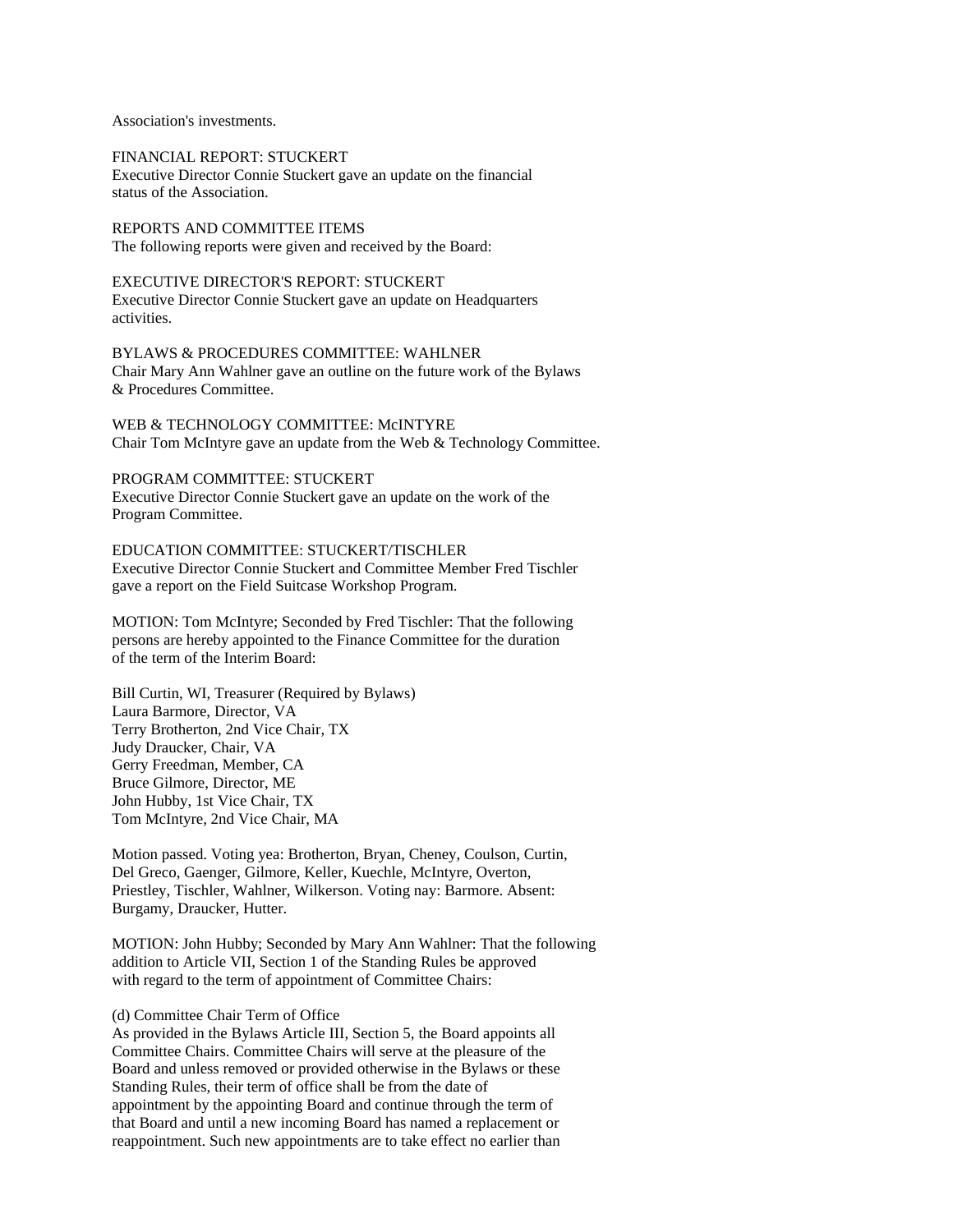the first day of the month following the first meeting of the incoming Board at the National Convention.

AMENDED MOTION: Frank Del Greco; Seconded by Mary Ann Wahlner: That the following addition to Article VII, Section 1 of the Standing Rules be approved with regard to the term of appointment of Committee Chairs:

#### (d) Committee Chair Term of Office

As provided in the Bylaws Article III, Section 5, the Board appoints all Committee Chairs. All appointments shall include an effective starting date. The Board shall communicate starting dates to incoming and outgoing Committee Chairs. Committee Chairs serve at the pleasure of the Board. Unless removed or as otherwise provided for in the Bylaws or these Standing Rules, Committee Chairs shall serve from the effective starting date until notified of their end of term or re-appointment by the next Board. Motion as amended passed. Voting yea: Barmore, Brotherton, Bryan, Cheney, Coulson, Curtin, Del Greco, Gaenger, Gilmore, Keller, Kuechle, McIntyre, Overton, Priestley, Tischler, Wahlner, Wilkerson. Voting nay: None. Absent: Burgamy, Draucker, Hutter.

MOTION: Tom McIntyre; Seconded by Rochelle Gaenger: That the firm of Trout, Ebersole & Groff, LLP, hereby are appointed auditor to tabulate and verify the voting in the 2005 election for NAWCC Directors and the elected members of the Nominating and Elections Committee. Motion passed. Voting yea: Barmore, Brotherton, Bryan, Cheney, Coulson, Curtin, Del Greco, Gaenger, Gilmore, Keller, Kuechle, McIntyre, Overton, Priestley, Tischler, Wahlner. Voting nay: Wilkerson. Absent: Burgamy, Draucker, Hutter.

Call to Recess at 12:25 pm - with meeting to reconvene at 8:30 am, Saturday, December 4, 2004. Afternoon work session for strategic planning, budget premises, and other matters was held from 1:00 pm until 5:00 pm with a break and reconvened at 6:00 pm until 9:30 pm.

#### CALL TO ORDER - SATURDAY, DECEMBER 4, 2004

With a quorum established, Chair Judy Draucker reconvened the meeting of the Interim Board of the National Association of Watch and Clock Collectors, Inc. (NAWCC) at 8:30 am, Saturday, December 4, 2004.

Chair Draucker restated the rules of the meeting and stated that guests would have the opportunity to speak at the end of the day.

At 8:35 am an Executive Session to discuss personnel matters was requested by Bill Curtin and seconded by John Hubby. Hearing no objection, Chair Draucker declared an Executive Session.

Chair Draucker reported that no action was taken in Executive Session.

Chair Draucker gave reports on the 2004 NAWCC National Convention/Oklahoma City and 2004 NAWCC Ward Francillon Time Symposium/Portland.

MOTION: Jim Coulson; Seconded by Mary Ann Wahlner: That the Executive Director be authorized to develop a Code of Conduct and the Ethics Policy for Staff, said policy to be presented for approval by the Board at the June 2005 meeting. Motion passed. Voting yea: Barmore, Brotherton, Bryan, Cheney, Coulson, Curtin, Del Greco, Gaenger, Gilmore,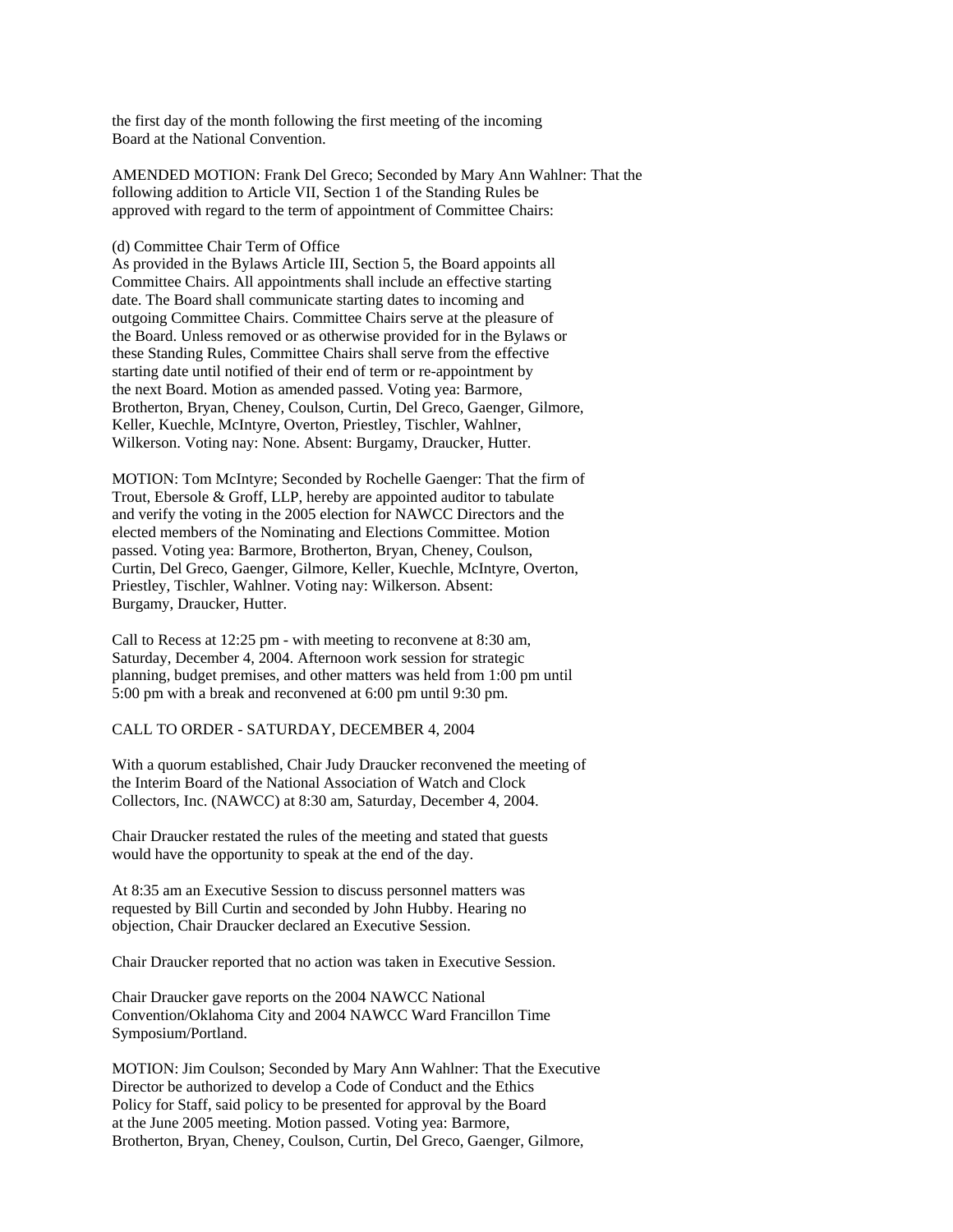Hubby, Keller, Kuechle, McIntyre, Overton, Priestley, Tischler, Wahlner, Wilkerson. Voting nay: None. Absent: Burgamy, Hutter.

MOTION: Mary Ann Wahlner; Seconded by Rochelle Gaenger: That a Standing Rule be adopted by the Board with regard to Executive Sessions, to be placed in Article III, Section 2 as follows:

(d) Executive Sessions of the Board

approval.

An Executive Session may be called by any member of the Board during the course of any scheduled physical meeting or Special Meeting by teleconference. Executive Sessions are not permitted during electronic meetings of the Board or during any Special Meeting for which written notes or messages are used. A motion to go into Executive Session is a question of privilege and is not debatable. Approval is by majority vote.

Subject matter for Executive Sessions may include but is not limited to the following: 1) Personnel matters including but not limited to nominations to appointed positions 2) Ethical matters 3) Disciplinary matters 4) Contract issues 5) Legal issues 6) To seek or receive legal advice. The purpose of each Executive Session must be stated prior to its

Discussions in Executive Session are to be limited to the specific subject at hand. If no action is taken in Executive Session, it is so stated by the Chair when open session is resumed. Any action agreed upon in Executive Session must be presented as a motion in open session of the Board. Such motions do not require a suspension of rules to be presented for discussion and voting. No written record is to be kept of any Executive Session.

Any person permitted to be present during an Executive Session is honor bound not to divulge anything that occurred.

Motion passed. Voting yea: Barmore, Brotherton, Bryan, Cheney, Coulson, Curtin, Del Greco, Draucker, Gaenger, Gilmore, Hubby, Keller, Kuechle, McIntyre, Overton, Priestley, Tischler, Wahlner, Wilkerson. Voting nay: None. Absent: Burgamy, Hutter.

At 11:05 am a motion for an Executive Session to discuss personnel matters was requested by Bill Curtin and seconded by Mary Ann Wahlner. Hearing no objection, Chair Draucker declared an Executive Session.

Chair Draucker reported that discussions in the Executive Session resulted in two motions now to be presented by 1st Vice Chair Hubby.

MOTION: John Hubby; Seconded by Bill Curtin: For the fiscal year ending March 31, 2005, that the Board ratifies and reaffirms a six (6) percent non-elective contribution for all eligible employees in the NAWCC Employee Retirement Fund. Staff and Legal Counsel are to take appropriate action to carry out this resolution. Motion passed. Voting yea: Barmore, Brotherton, Bryan, Cheney, Coulson, Curtin, Del Greco, Draucker, Gaenger, Gilmore, Hubby, Keller, Kuechle, McIntyre, Overton,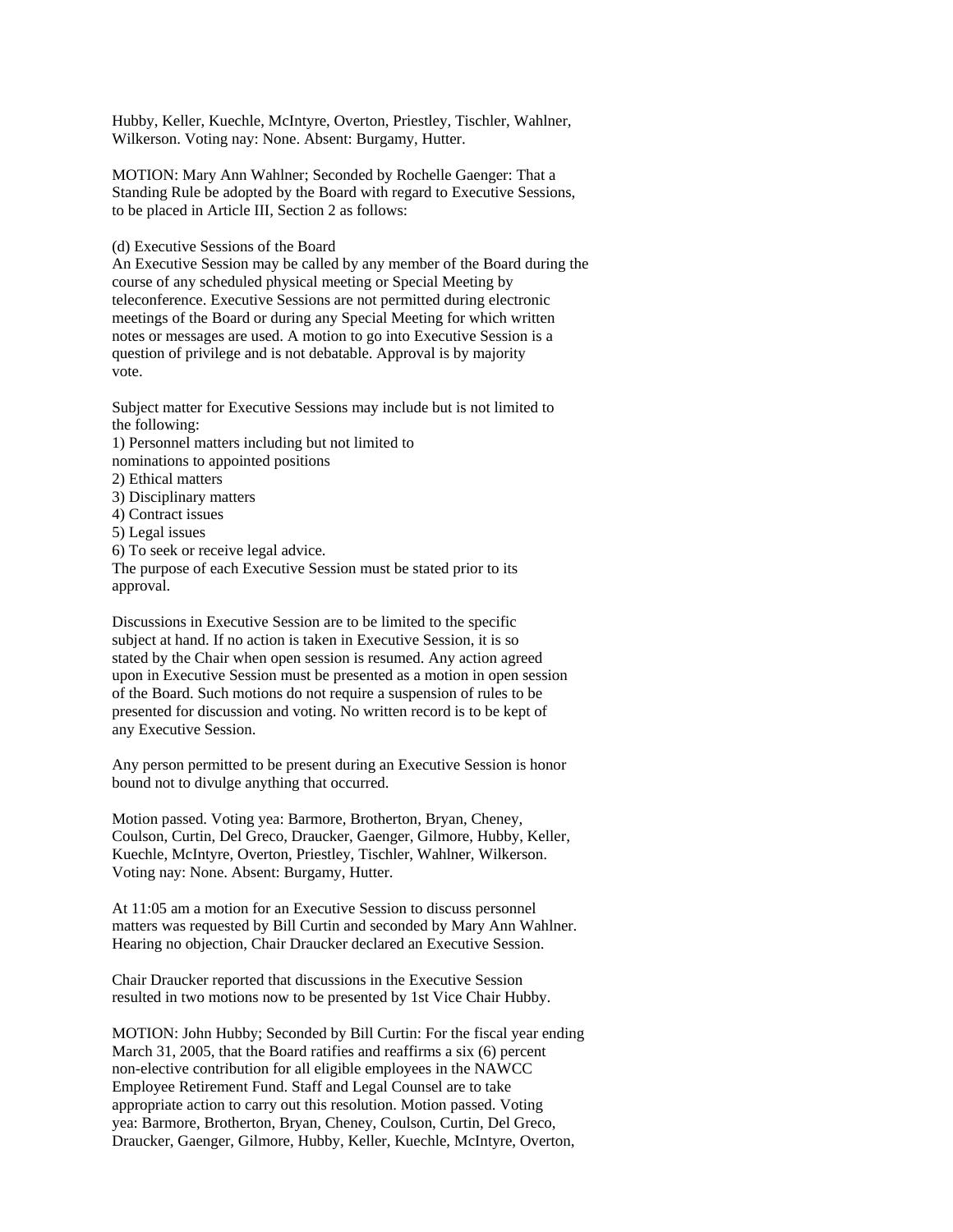Priestley, Tischler, Wahlner, Wilkerson. Voting nay: None. Absent: Burgamy, Hutter.

MOTION: John Hubby; Seconded by Rochelle Gaenger: That Article VI, Section 2(d) of the Standing Rules be amended as follows:

(i) The NAWCC Employee Retirement Fund Plan, and all amendments or modifications thereto, shall require approval by the Board. (ii) Prior to the end of each fiscal year the Board shall review the amount of contribution to the Employee Retirement Fund and approve an amount or percentage to apply to the ensuing fiscal year.

Motion passed. Voting yea: Barmore, Brotherton, Bryan, Cheney, Coulson, Curtin, Del Greco, Draucker, Gaenger, Gilmore, Hubby, Keller, Kuechle, McIntyre, Overton, Priestley, Tischler, Wahlner, Wilkerson. Voting nay: None. Absent: Burgamy, Hutter.

MOTION: John Hubby; Seconded by Rochelle Gaenger: That revised Board of Directors Electronic Meeting Procedures are hereby approved, to provide clarification of the procedure for Suspension of Rules and remove the procedure for 30-Day Waiver of Notice, the revised procedure being available at the following URL:

http://members.aol.com:/Pastimes98/NAWCC/ By consensus of the Board, the three-day discussion period for motions considered under Suspension of the Rules was extended to five days.

Motion passed. Voting yea: Barmore, Brotherton, Bryan, Coulson, Curtin, Del Greco, Gaenger, Gilmore, Hubby, Keller, Kuechle, McIntyre, Overton, Priestley, Tischler, Wahlner, Wilkerson. Voting nay: None. Absent: Burgamy, Cheney, Hutter.

MOTION: John Hubby; Seconded by Mary Ann Wahlner: That a procedure for 30-Day Waiver of Notice for Special Meetings of the NAWCC Board of Directors for all venues and means other than electronic meetings is hereby approved, the proposed procedure being available at the following URL:

http://members.aol.com:/Pastimes98/NAWCC/

Motion passed. Voting yea: Barmore, Brotherton, Coulson, Curtin, Del Greco, Gaenger, Gilmore, Hubby, Keller, Kuechle, McIntyre, Overton, Priestley, Tischler, Wahlner, Wilkerson. Voting nay: None. Absent: Bryan, Burgamy, Cheney, Hutter.

MOTION: John Hubby; Seconded by Jim Coulson: That a Travel Expense Reimbursement Policy for persons requesting reimbursement of travel expenses while on official NAWCC business is hereby adopted and supersedes all previous policies.

AMENDED MOTION: Frank Del Greco; Seconded by Bill Bryan: That a Travel Expense Reimbursement Policy for persons requesting reimbursement of travel expenses while on official NAWCC business is hereby adopted and supercedes all previous policies. The amended policy follows:

NAWCC TRAVEL EXPENSE REIMBURSEMENT POLICY ADOPTED DECEMBER 2004

General: It is expected that Officers, Directors, members & employees

<sup>(</sup>d) Employee Retirement Fund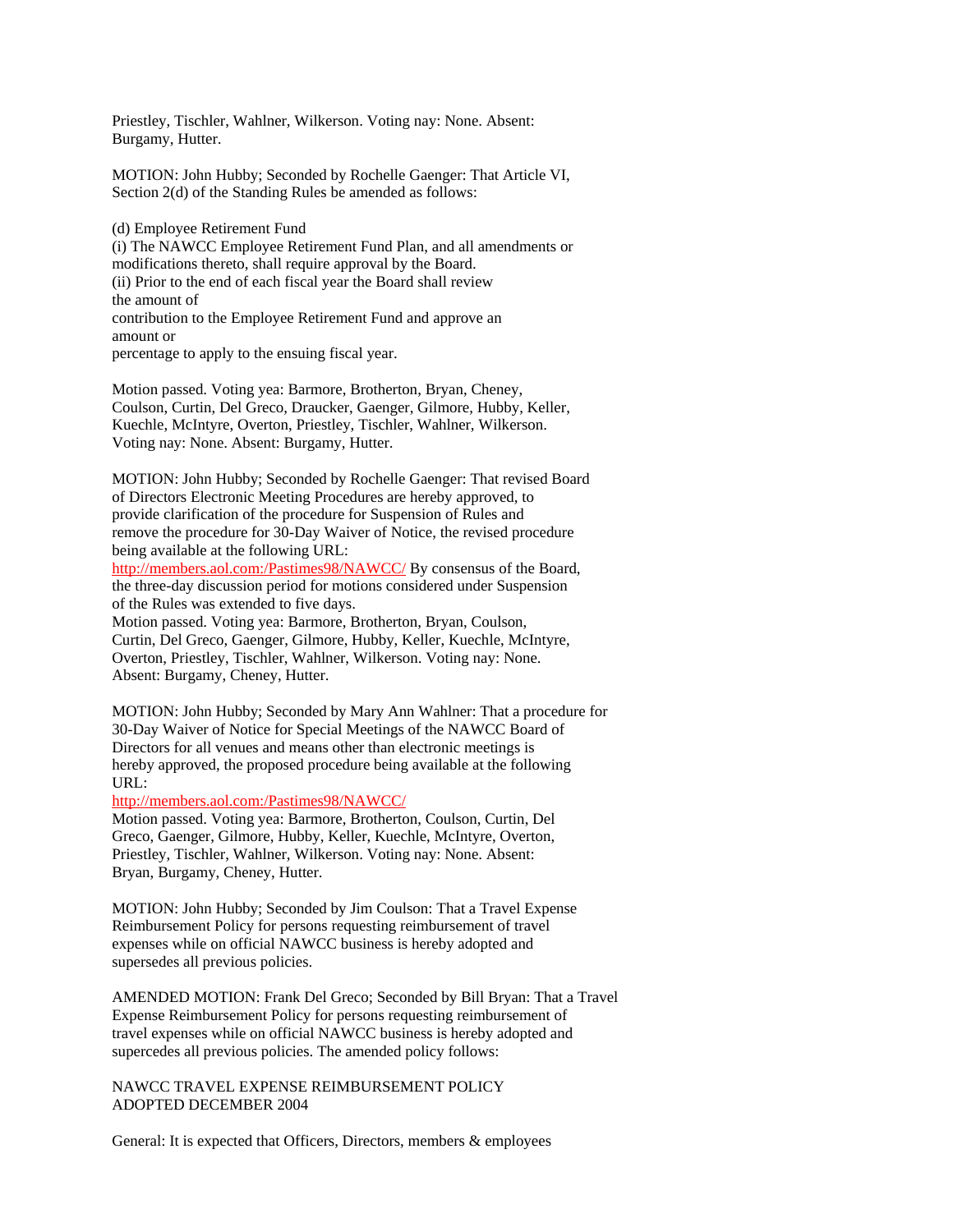of the NAWCC when traveling on official business will spend prudently when incurring expenses for which reimbursement will be requested. Only expenses that are reasonable, ordinary and necessary will be reimbursed.

Travel Authorization: All travel must be authorized in advance, in writing, which may be by letter, email, or fax, and copy attached to travel voucher. Official notices of meetings shall suffice for designated attendees. Authorizing official must ensure travel is required.

Person Traveling Who Authorizes . Board chair Treasurer . Directors, Executive Director Board chair . Committee chairs Board chair or ED\* . Employees Executive Director . Committee members Committee chair\*\* . FSW Instructor for scheduled classes Education

committee chair

\*Depending upon type of committee.

\*\*Requires meeting approval by Board Chair for committees reporting to the Board, and requires meeting approval by Executive Director for operational committees.

Travel Reimbursement: Requests for travel reimbursement will be submitted to the authorizing official within 30 days of each trip on the appropriate travel voucher form (the Executive Director is authorized to develop separate internal forms and procedures for staff, ensuring that all terms for reimbursement are in conformance with this policy). The Controller shall review all vouchers prior to payment for accuracy and conformance to this policy.

Expenses eligible for reimbursement will be actual expenses itemized and incurred, as follows:

. Transportation: The lesser of:

>>Personal Vehicle Mileage at the current business rate set by the Internal

Revenue Service.

>>Public transportation (air, rail or bus) at the lowest practical route cost for

coach class for minimum 2-week advanced purchase identified as a result of a

reasonable search for rates.

>>Rental car including fuel charges but not rental company refueling charges.

. Local transportation:

>>Tolls, Parking Fees, Taxis, or Airport Transportation service using the

lowest practical alternative.

>>Rental cars, if used in conjunction with another form of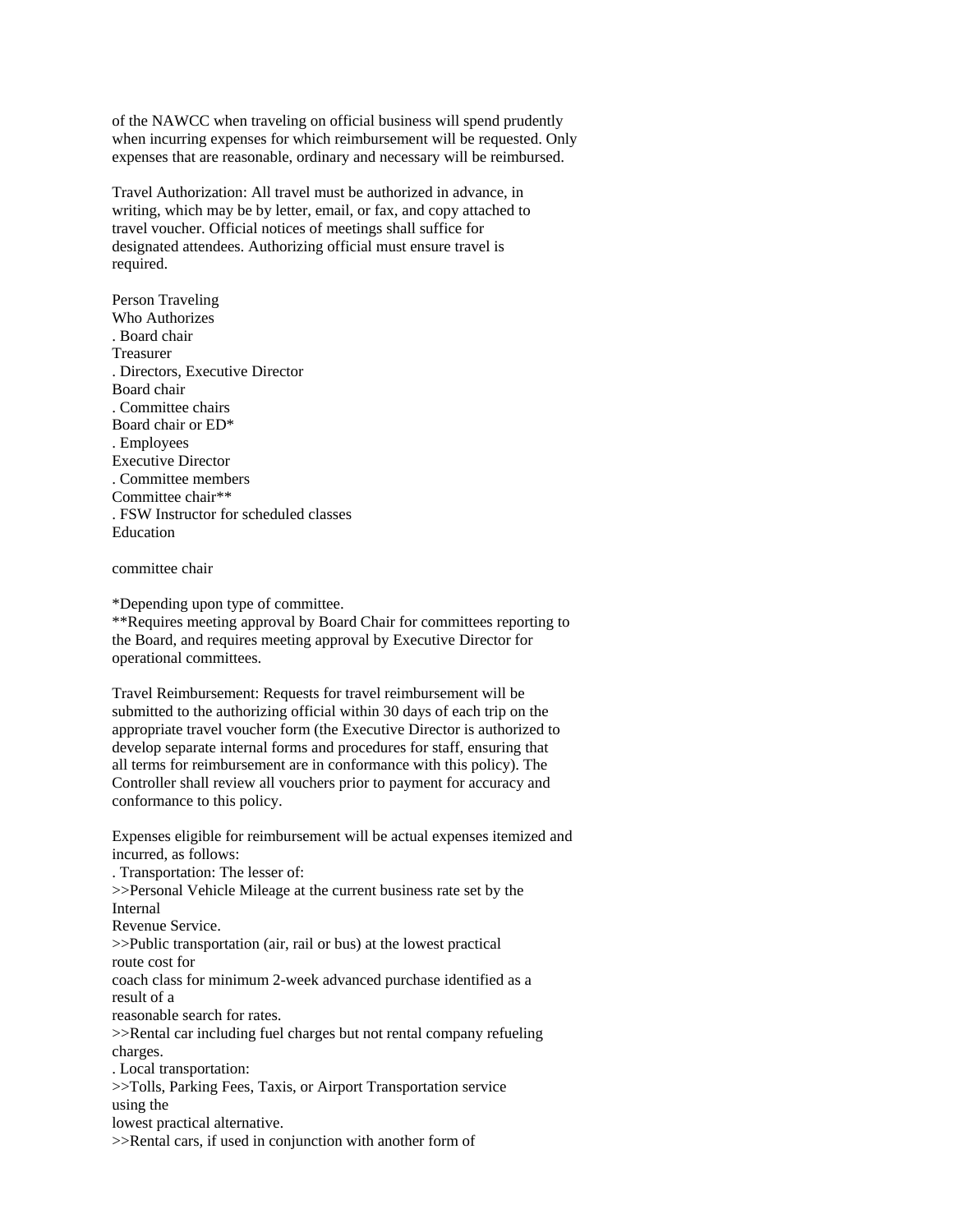transportation

(advance approval required). Regular compact sedan rate. Refueling cost

included but not rental company refueling charges.

. Lodging: For meetings, limited to the blocked rate at a designated hotel for

the night before and the night of an actual meeting. For all other travel, limited

to the lowest single room rate in an adequate hotel or motel for only those

nights necessary to conduct official business. For all meetings in Columbia,

designated hotel shall be determined by the Executive Director. . Actual meals; no alcoholic beverages.

. Other expenses such as telephone and internet service, but limited only to

those ordinary and necessary to complete official business.

Receipts are required for all individual expenses in excess of \$20.

The Travel Voucher Form shall be available on the NAWCC web site.

Amended motion passed. Voting yea: Barmore, Brotherton, Bryan, Cheney, Coulson, Curtin, Del Greco, Gaenger, Gilmore, Hubby, Keller, Kuechle, McIntyre, Overton, Priestley, Tischler, Wahlner, Wilkerson. Voting nay: None. Absent: Burgamy, Hutter.

MOTION: Jim Coulson; Seconded by Tom McIntyre: That the Board and the Executive Director move forward expeditiously to complete an emergency preparedness plan for the museum, library, collections, school, and headquarters, to be completed for the approval by the Board at the meeting scheduled for the 2005 National Convention.

AMENDED MOTION: Frank Del Greco; Seconded by Terry Brotherton: That the Executive Director create an emergency preparedness plan for all departments of NAWCC Headquarters, to be approved by the Board. Motion passed as amended. Voting yea: Barmore, Brotherton, Bryan, Cheney, Coulson, Curtin, Del Greco, Gaenger, Gilmore, Keller, Kuechle, Overton, Priestley, Tischler, Wilkerson. Voting nay: Hubby, McIntyre, Wahlner. Absent: Burgamy, Hutter.

MOTION: Frank Del Greco; Seconded by Mary Ann Wahlner: That this NAWCC Board shall, as a whole, match the first dollar of each member's cash donation collected or pledged during the NAWCC annual appeal drive or submitted with the dues renewal notice; the calculation being made at the end of the 2005 fiscal year. Motion passed. Voting yea: Barmore, Brotherton, Bryan, Curtin, Del Greco, Gaenger, Hubby, Keller, Kuechle, McIntyre, Overton, Priestley, Tischler, Wahlner. Voting nay: Cheney, Coulson, Gilmore, Wilkerson. Absent: Burgamy, Hutter.

MOTION: John Hubby; Seconded by Terry Brotherton: That the 2005 Ward Francillon Time Symposium will be held October 27-29 in Houston, Texas, the topic being "American Horological Inventors"; further that the preliminary budget provided separately also is approved. Motion passed. Voting yea: Barmore, Brotherton, Bryan, Cheney, Coulson, Curtin, Del Greco, Draucker, Gaenger, Gilmore, Hubby, Keller, Kuechle, McIntyre, Overton, Priestley, Tischler, Wahlner, Wilkerson. Voting nay: None. Absent: Burgamy, Hutter.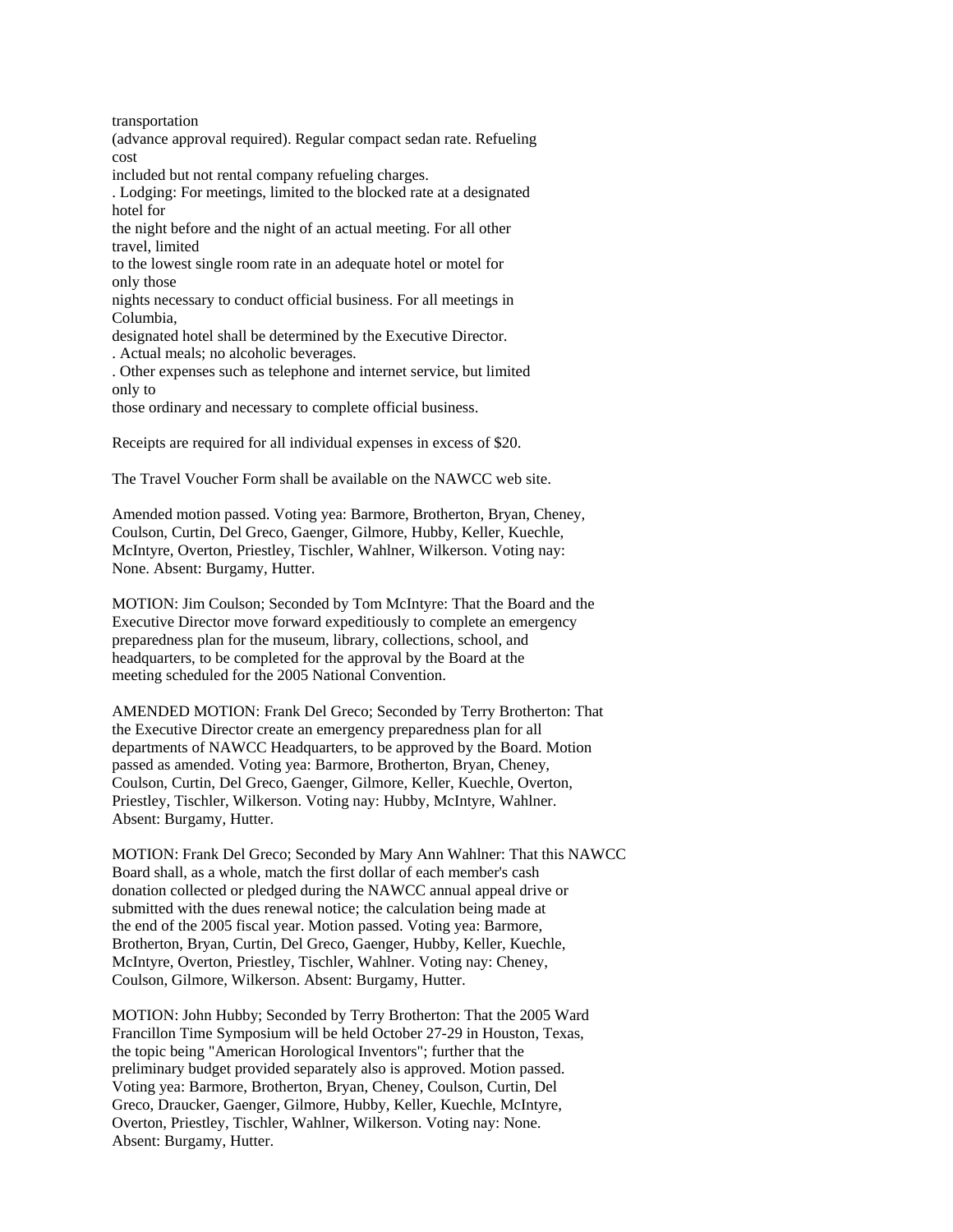MOTION: Frank Del Greco; Seconded by Mary Ann Wahlner: That the charter of Firelands Chapter No. 39 be recalled as the chapter has returned its charter to NAWCC headquarters and disbanded. Motion passed. Voting yea: Barmore, Brotherton, Bryan, Cheney, Coulson, Curtin, Del Greco, Gaenger, Gilmore, Hubby, Keller, Kuechle, McIntyre, Overton, Priestley, Tischler, Wahlner, Wilkerson. Voting nay: None. Absent: Burgamy, Hutter.

MOTION: Hugh Overton; Seconded by Mary Ann Wahlner: That the charter of Adirondack Chapter No. 82 be recalled as the chapter has requested to be disbanded and for remaining members to merge with Rip Van Winkle Chapter No. 40. Motion passed. Voting yea: Barmore, Brotherton, Bryan, Cheney, Coulson, Curtin, Del Greco, Gaenger, Gilmore, Hubby, Keller, Kuechle, McIntyre, Overton, Priestley, Tischler, Wahlner, Wilkerson. Voting nay: None. Absent: Burgamy, Hutter.

MOTION: Hugh Overton; Seconded by Joe Kuechle: That the charter of Finland Chapter No. 147 be recalled as the chapter has shown no discernable activity and we are unable to contact former members. Motion passed. Voting yea: Barmore, Brotherton, Bryan, Cheney, Coulson, Curtin, Del Greco, Gaenger, Gilmore, Hubby, Keller, Kuechle, McIntyre, Overton, Priestley, Tischler, Wahlner, Wilkerson. Voting nay: None. Absent: Burgamy, Hutter.

MOTION: Hugh Overton; Seconded by Joe Kuechle: That the charter of Horological Educational Chapter No. 170 be recalled as the chapter officers state there is no activity or interest and have requested it be disbanded. Motion passed. Voting yea: Barmore, Brotherton, Bryan, Cheney, Coulson, Curtin, Del Greco, Gaenger, Gilmore, Hubby, Keller, Kuechle, McIntyre, Overton, Priestley, Tischler, Wahlner, Wilkerson. Voting nay: None. Absent: Burgamy, Hutter.

MOTION: Hugh Overton; Seconded by Rochelle Gaenger: That NAWCC grant a charter to the Granite State Timekeepers Chapter No. (to be assigned) as the necessary requirements for formation of a chapter have been duly met and its recognition recommended by the NAWCC Membership & Publicity Committee. Motion passed. Voting yea: Barmore, Brotherton, Bryan, Cheney, Coulson, Curtin, Del Greco, Draucker, Gaenger, Gilmore, Hubby, Keller, Kuechle, McIntyre, Overton, Priestley, Tischler, Wahlner, Wilkerson. Voting nay: None. Absent: Burgamy, Hutter.

Meeting was recessed at 5:20 pm and Chair Draucker announced the meeting would reconvene at 8:00 am, Sunday, December 5, 2004.

The floor was opened for comments from visitors and none responded.

## CALL TO ORDER - SUNDAY, DECEMBER 5, 2004

With a quorum established, Chair Judy Draucker reconvened the meeting of the Interim Board of the National Association of Watch and Clock Collectors, Inc. (NAWCC) at 8:00 am, Sunday, December 5, 2004.

Chair Draucker expressed her appreciation to the Board and the NAWCC staff for their support and hard work during her term as president and now chair of NAWCC.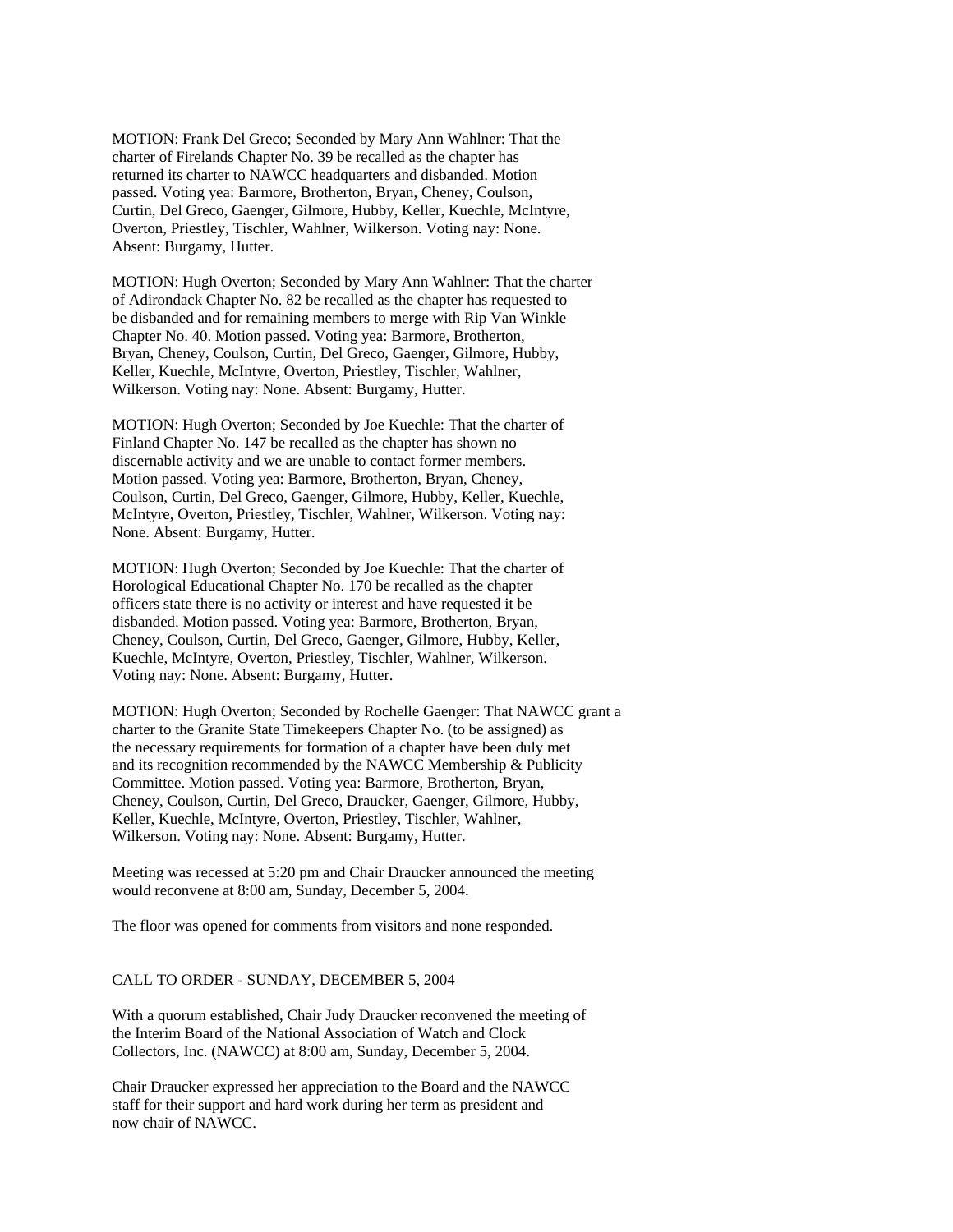MOTION: Jim Coulson; Seconded by Mary Ann Wahlner: That the Board of Directors Code of Conduct and Ethics Policy as proposed by the Code of Conduct and Ethics Task Force be adopted as official policy for the NAWCC BOD. A recess was called at 8:45 am for the purpose of open discussion on the Board Code of Conduct and Ethics.

The meeting was reconvened at 10:15 am. The Board Code of Conduct and Ethics as revised and considered is available at the following URL: http://www.nawcc.org/headquarters/members/docs.htm.

Motion passed. Voting yea: Barmore, Brotherton, Bryan, Cheney, Coulson, Curtin, Del Greco, Draucker, Gaenger, Gilmore, Hubby, Keller, Kuechle, McIntyre, Overton, Priestley, Tischler, Wahlner, Wilkerson. Voting nay: None. Absent: Burgamy, Hutter.

MOTION: John Hubby; Seconded by Mary Ann Wahlner: That for the 2007 and all subsequent National Conventions all contracts with convention facilities and hotels shall be in the name of the National Association of Watch and Clock Collectors, Inc. and be signed by an authorized NAWCC officer, the NAWCC Convention Committee Chair, the Convention Chair, and an officer of the host chapter. Further that execution of subsidiary contracts is delegated to the Convention Chair and/or his delegate(s). Motion passed. Voting yea: Barmore, Brotherton, Bryan, Cheney, Coulson, Curtin, Del Greco, Gaenger, Gilmore, Hubby, Keller, Kuechle, McIntyre, Overton, Priestley, Tischler, Wahlner, Wilkerson. Voting nay: None. Absent: Burgamy, Hutter.

NOTE: Director Laura Barmore was absent when vote was taken and upon her return with permission of the Chair her yea vote was recorded.

MOTION: Jim Coulson; Seconded by LeRoy Wilkerson: That pursuant to Article VIII of the Standing Rules, the NAWCC shall indemnify host chapters and members who volunteer to organize and host National Conventions in the event of legal actions taken against such parties acting in their official volunteer capacity. Motion passed. Voting yea: Barmore, Brotherton, Bryan, Cheney, Coulson, Curtin, Del Greco, Gaenger, Gilmore, Hubby, Keller, Kuechle, McIntyre, Overton, Priestley, Tischler, Wahlner, Wilkerson. Voting nay: None. Absent: Burgamy, Hutter.

At 12:05 pm an Executive Session was requested by John Hubby and seconded by Tom McIntyre to discuss a personnel matter. Hearing no objection, Chair Draucker declared an Executive Session.

Chair Draucker reported no action was taken in Executive Session.

When the Interim Board came out of Executive Session at 1:35 pm, a quorum had been lost and the meeting was adjourned as defined in Roberts Rules of Order.

Meeting was adjourned at 1:35 pm, December 5, 2004.

Respectfully Submitted:

Hugh Overton NAWCC Secretary